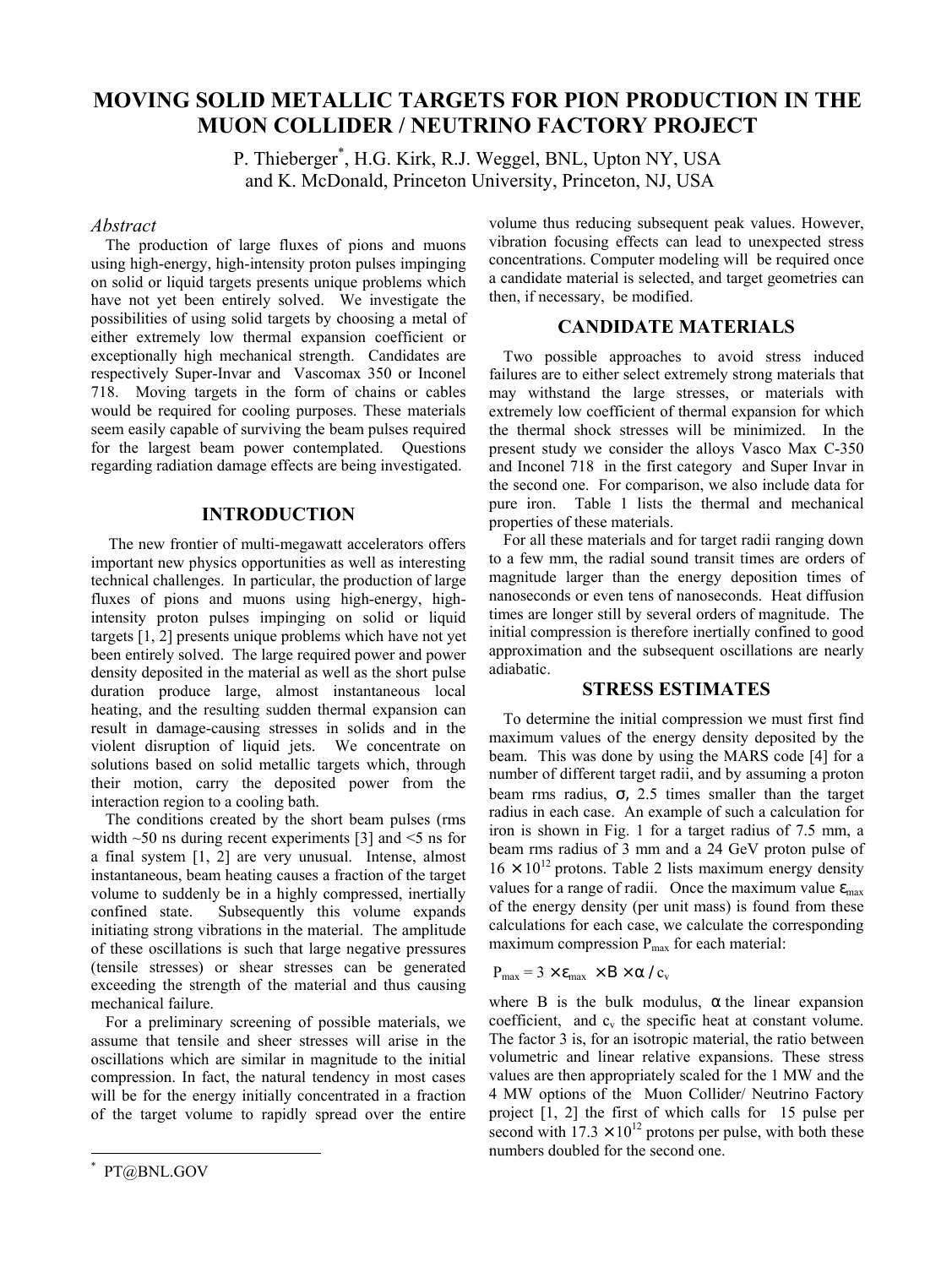|             | Density           | Linear                  | Young   | Bulk  | Poisson | Specific         | Thermal    | Yield          | Fatigue       |
|-------------|-------------------|-------------------------|---------|-------|---------|------------------|------------|----------------|---------------|
|             |                   | Exp.                    | Modulus | Modu- | Ratio   | $\omega$<br>Heat | Conducti-  | Stren-         | Endu-         |
|             |                   | Coeff.                  |         | lus   |         | constant         | vity       | gth            | rance         |
|             |                   |                         |         |       |         | pressure         |            |                | Limit         |
| Symbol      | 0                 | $\alpha$                | Y       | B     | μ       | $C_{P}$          | $\lambda$  | $\sigma_{0.2}$ | $\sigma_{-1}$ |
| Unit        | g/cm <sup>3</sup> | ${}^0$ K<br>$10^{-6}$ / | G Pa    | G Pa  |         | $J/(g^{0}K)$     | $W/(m^0K)$ | M Pa           | M Pa          |
| Iron        | 7.87              | 12.5                    | 205     | 171   | 0.30    | 0.478            | 80         | 170            | $~10-85$      |
| Inconel 718 | 8.19              | 13.1                    | 200     | 158   | 0.29    | 0.435            | 11.2       | 1034           | 586           |
| VascoMax    | 8.08              | 15.0                    | 200     | 167   | 0.30    | 0.450            | 25.2       | 2242           | 758           |
| $C-350$     |                   |                         |         |       |         |                  |            |                |               |
| Super Invar | 8.15              | 0.63                    | 144     | 88.9  | 0.23    | 0.515            | 10.5       | 276            | $\sim$ 138    |

**Table 1. Mechanical and thermal characteristics.** 



**Fig. 1** Three-dimensional view of energy deposition MARS values for a 3 mm rms radius 24 GeV,  $16 \times 10^{12}$ proton beam pulse on a 7.5 mm radius iron target.



**Fig. 2** Maximum initial stress as % of yield stress for the 24 GeV,  $17.3 \times 10^{12}$  proton beam pulses required for the 1 MW option.

In Figs. 2 and 3, we apply our criterion to both options of the Muon Collider/Neutrino Factory proposal [1, 2] by plotting these maximum stresses as percentages of the respective yield stresses for the different materials and for



**Fig. 3** Maximum initial stress as % of yield stress for the 24 GeV,  $34.7 \times 10^{12}$  proton beam pulses required for the 4 MW option.

a range of rms beam radii, with target radii 2.5 times larger. We see, for example, that for Vascomax 350 our criterion wouldn't be exceeded even for the 4 MW option down to a  $\sim$ 4 mm radius target which is smaller than envisaged. Super-Invar, while being further from reaching the yield stress is limited to larger radii due to the fact that its low expansion coefficient characteristic disappears at temperatures higher than  $\sim$ 120 °C. Also, results from radiation damage studies, reported elsewhere in these proceedings [5], indicate that Super-Invar may not be an appropriate choice.

A somewhat more stringent criterion for estimating the resiliency of these materials is to compare the maximum initial stresses to the fatigue limit instead of the yield stress. In that case the results for Vascomax 350 and for Inconel 718 become similar, and indicate that target radii equal or larger than 4.5 mm and than 7.5 mm would be viable for the 1 MW and the 4 MW option respectively. Using fatigue limits is probably overly conservative since these limits, which are specified at low repetition rates, are known to increase substantially with frequency. We also see that iron or other alloys much weaker than the ones considered here would be inadequate even for the 1 MW option using either criterion.